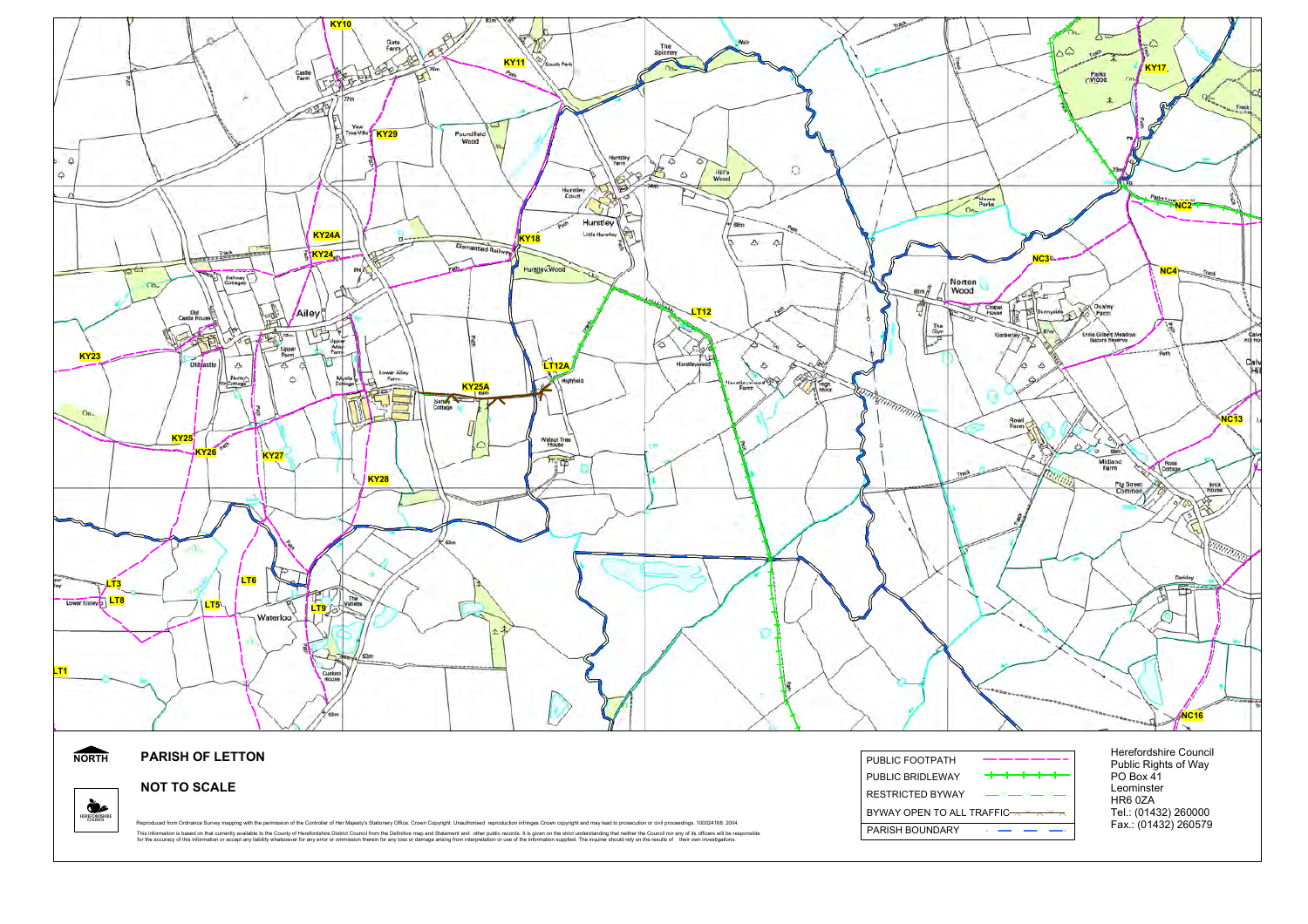

**NOT TO SCALE**

HEREFORDSHIRE

Reproduced from Ordnance Survey mapping with the permission of the Controller of Her Majesty's Stationery Office. Crown Copyright. Unauthorised reproduction infringes Crown copyright and may lead to prosecution or civil pr This information is based on that current) available to the County of Herefordshire District Council from the Definitive map and Statement and other public records it is given on the strict understandant members and the in

| PUBLIC FOOTPATH                                                                                                                                                                 |             |
|---------------------------------------------------------------------------------------------------------------------------------------------------------------------------------|-------------|
| PUBLIC BRIDLEWAY                                                                                                                                                                |             |
| <b>RESTRICTED BYWAY</b>                                                                                                                                                         | $        -$ |
| BYWAY OPEN TO ALL TRAFFIC $\overline{\phantom{a}}\hspace{0.1cm} \overline{\phantom{a}}\hspace{0.1cm} \overline{\phantom{a}}\hspace{0.1cm} \overline{\phantom{a}}\hspace{0.1cm}$ |             |
| PARISH BOUNDARY                                                                                                                                                                 |             |

PO Box 41 Leominster HR6 0ZATel.: (01432) 260000 Fax.: (01432) 260579